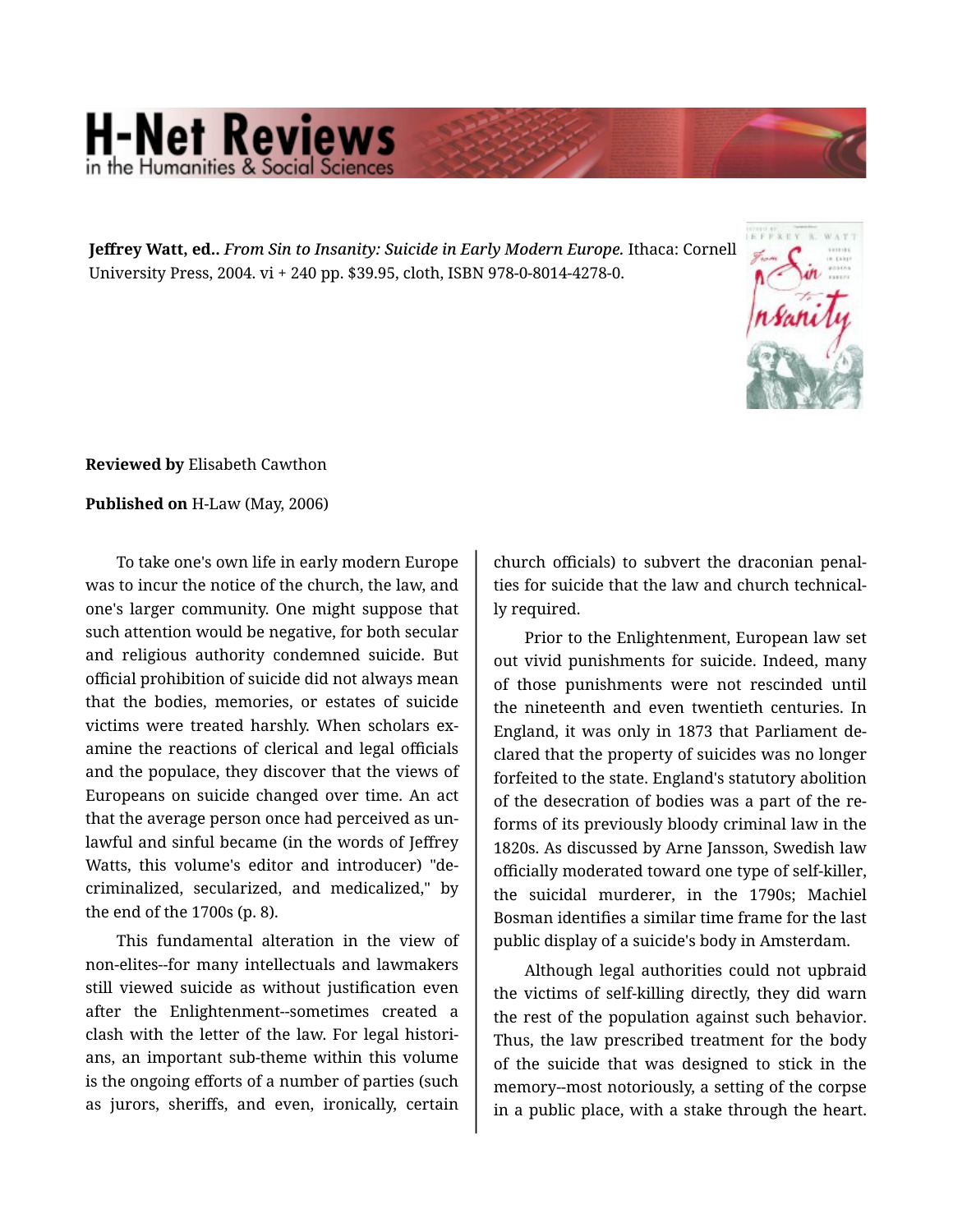Other so-called punishments for self-killing were on the books. For example, many areas in Europe in the early modern era threatened to deny sui‐ cides burial in consecrated ground, and spoke of confiscating the deceased's estates.

When the law in Western Europe frowned on suicides, it of course reflected the view of the western Christian church--both Catholic and Protestant--that voluntary death was a usurpation of divine authority. Augustine's strictures on sui‐ cide from the *City of God*\_, for example, held sway not only with Church theologians in the medieval period, but also with moralists in the Dutch Re‐ public and among Protestant English figures such as John Donne.

But however strongly the law on suicide was expressed, and as long as its theological roots might be, legal rules against self-killing were not always enforced in a strict (or even an effective) manner. Although the focus of this collection of essays is not on the law, per se, the contributors to the volume have much to say about law for sever‐ al reasons. These essayists are not so much con‐ cerned with the law on suicide as a formal expres‐ sion of the rules of each country or region (as le‐ gal historians might be), but rather they are inter‐ ested in the law because of the repeated thwart‐ ing of it.

Nor do they simply want to assess the effects of Enlightenment thought on the law of suicide. Certain among the authors here contend that a softening of popular attitudes toward suicide pre‐ cedes the Enlightenment. That is, these authors do not see a simple connection between the moder‐ ate views of persons such as Voltaire toward sui‐ cide and the decriminalization of self-killing. Bosman, for instance, argues that there were laws penalizing suicide during the 1600s in Holland - regulations given the stamp of authority by Hugo Grotius, among others. And yet other Dutch legal writers influenced by Roman law contended that suicides ought to be treated according to whether or not they were otherwise criminals. A suicide

based on despair, for instance, ought not to incur the wrath of the law that would attach to selfkilling in order to avoid the gallows.

The contributors toward this volume also write about the law in some detail for a practical reason: because legal records are so useful to them as sources. If all suicides had been treated as the law said they should be, then there would have been thousands of nighttime burials at crossroads ordered and carried out. To put it more bluntly, those decomposing bodies might have littered the landscape--but they did not. These authors note again and again that the resi‐ dents of Western Europe found ways to mitigate the harshness of the letter of the law. And ironi‐ cally, often they did so through legal mechanisms or via low-level officials. Bosman notes that it was the sheriffs of Amsterdam who determined whether the bodies of suicides would be exhibited on the gallows or, more mercifully, quietly buried in a corner of a churchyard. Seventeenth-century Londoners appealed to the vicar-general--a secu‐ lar official trained in church law who was at‐ tached to their bishop--when they sought excep‐ tions to the rule that suicides could not be buried in churchyards.

Paul Seaver details one instance after another in which the vicar-general complied. Seaver's essay illustrates a transformation over time in the petitions granted by vicars-general. Efforts to se‐ cure burial in consecrated ground during the reign of Elizabeth I and James I often mentioned the cognizance of sin and sincere repentance demonstrated by self-killers in the interim be‐ tween their acts of suicide and their deaths. When bereaved families and friends made the same re‐ quests (for burial in consecrated ground) a few decades later, they couched their justifications more in terms of the melancholy or even lunacy that had preceded self-destruction. Scholars inter‐ ested in the English coronership will note Seaver's observation that such indications of mental illness came at a time when coroners were reluctant to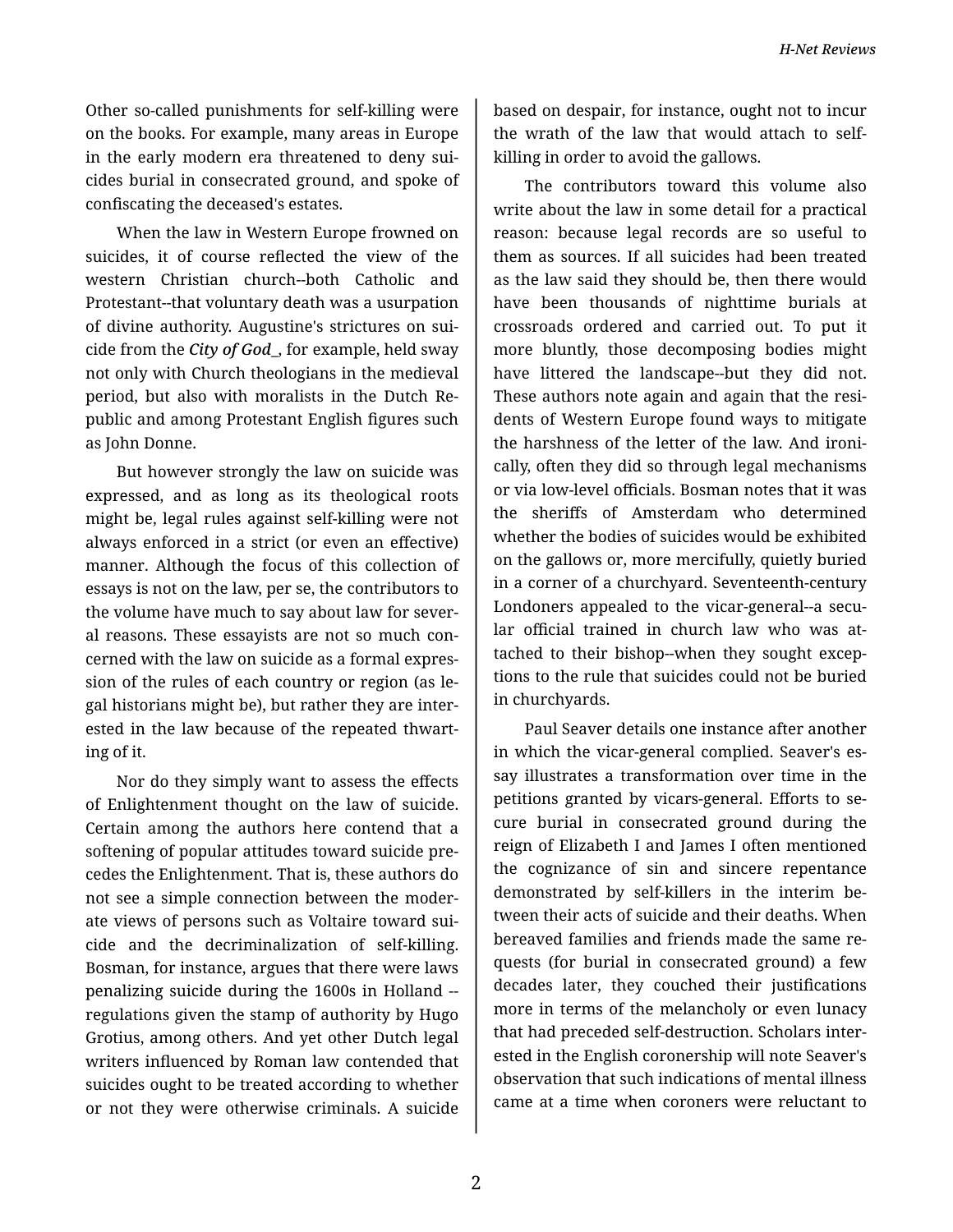involve themselves in the question of whether a suicide had been *non compos mentis*--an argu‐ ment previously suggested by the pathbreaking research of Michael MacDonald.

These authors maintain that the populace and some of their governors increasingly treated suicides (their bodies, their estates, and their memo‐ ries) in a secular and less harsh manner. In the seventeenth and eighteenth centuries, those who judged suicides relied more and more upon nonreligious explanations as justifications for mercy toward self-killers. This tendency was not a uni‐ versal trend, however, as Craig Koslofsky demon‐ strates with regard to a controversy in Saxony concerning the treatment of suicides. In that in‐ stance, despite an articulate and well-known brief by the author Christian Thomasius for the Leipzig city council to oversee suicides' burials, the shortterm winners were, instead, church officials. In her discussion of suicides in Schleswig and Hol‐ stein, Vera Lind points out that as the eighteenth century dawned many people there associated suicide less with diabolical forces and more with physical causes. And yet superstitions connected with suicide continued to exist in this region among ordinary folk, even while the law became more moderate in theory and in practice. Eliza‐ beth Dickenson and James Boyden describe the persecution of suicide Isabel de los Olivos y Lopez, before and after her death. For those au‐ thors, Isabel's death was not merely an example of how zealous church inquisitors could be in the early 1500s. The official reaction to her self-de‐ struction was representative of a strain of thought in Spain that persisted in condemning suicide well into an era when the Holy Office was not so powerful.

Why was there a disconnection between the letter and the enforcement of the law in so many places? Several of these scholars contend that there were powerful cultural forces within na‐ tions, which could work against the legal and reli‐ gious condemnations of suicide. For example, the

Spanish ideal of *desengano* (heroic self-sacrifice) was not at all the same as the "defiant hopeless‐ ness" of the Hungarians. And yet David Lederer (writing about the Hungarians' *honfibu*) and Dick‐ enson and Boyden (scholars of Spanish Golden Age attitudes toward suicide), note that both traits produced in their respective cultures a tolerance for suicidal actions under certain circumstances.

These essays provide examples that a particu‐ lar person's suicide could engender such emotion that discussion of what to do in response, legally or morally, fell outside the bounds of historical trends. Such was the situation after the self-killing of Samuel Romilly in England in 1818, described by Donna Andrews. Romilly was a legal reformer who lobbied for the abolition of slavery as well as for a reduction in the application of capital pun‐ ishment. While his death might have been seen as a case crying out for the decriminalization of *felo de se*, in fact the public discussion of suicide in the wake of his death was more complex than that. In particular, Andrews perceives a number of reli‐ gious arguments being raised to condemn Romil‐ ly's self-killing. She cites newspaper debates about Romilly's demise as showing that Romilly's con‐ temporaries feared his death was "the inevitable outcome of philosophic radicalism, of Enlighten‐ ment self-confidence" (p. 188).

On the other hand, Jeffrey Merrick's examina‐ tion of the suicide of Etienne Louis Journet, the in‐ tendant of Auch, places Journet's death clearly within the environment of 1775 Paris in particular and the evolution of French attitudes on sui‐ cide in general. Although Journet's death was used by a number of parties to justify their own ends, the contemporary commentators on Jour‐ net's death rejected descriptions of the deceased as sinful or criminal. Instead they spoke of his be‐ ing ill or insane--a more modern judgment.

This collection of essays supports that view that suicide in the late 1700s was no longer viewed as caused by sin (and certainly not the devil), but rather by a physical affliction. Beauti‐

3